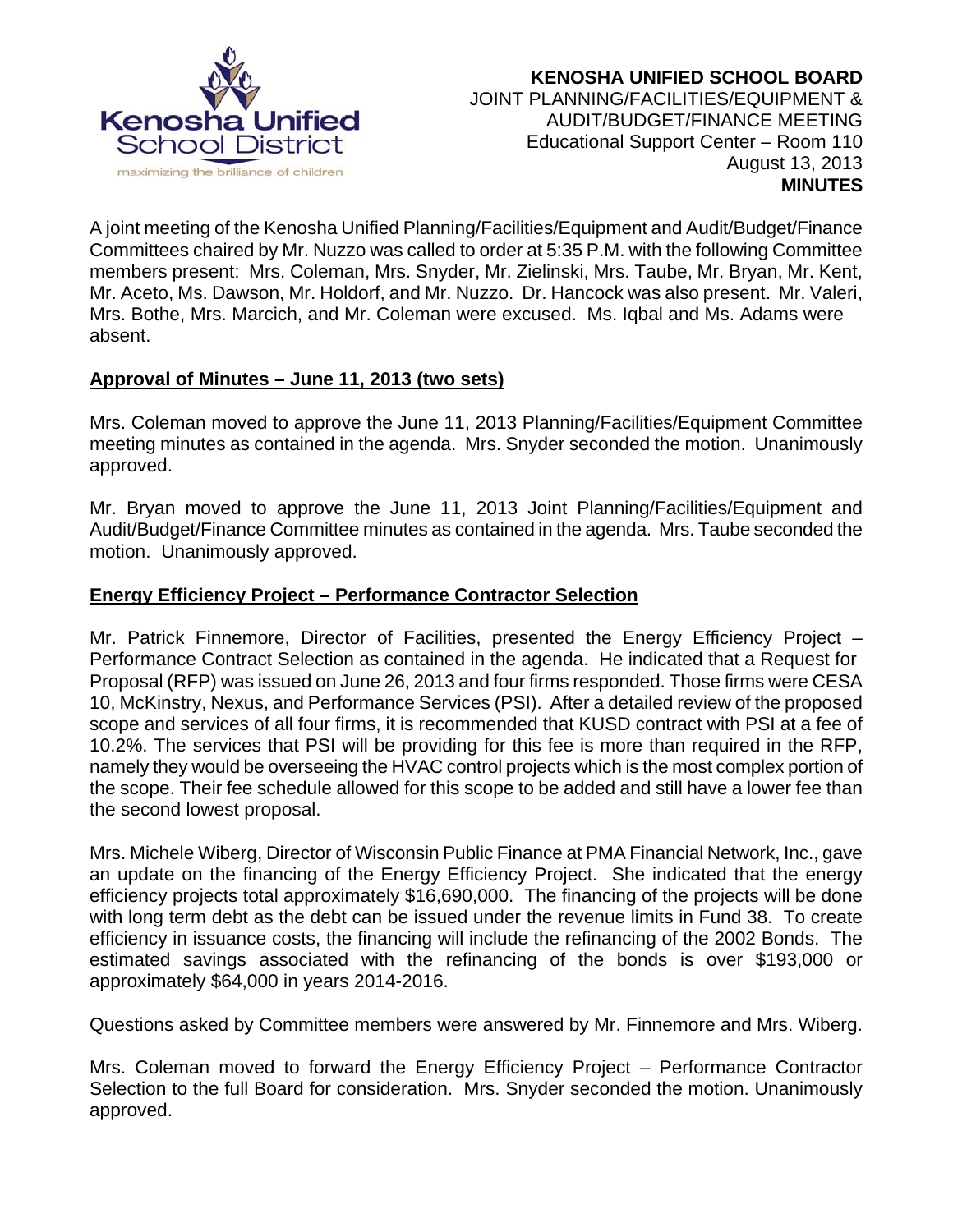# **Information Items**

Mr. Finnemore indicated that he would be presenting the Utility Budget & Energy Savings Program report next month as the end-of-the year information will be available at that time.

Meeting adjourned at 5:55 P.M.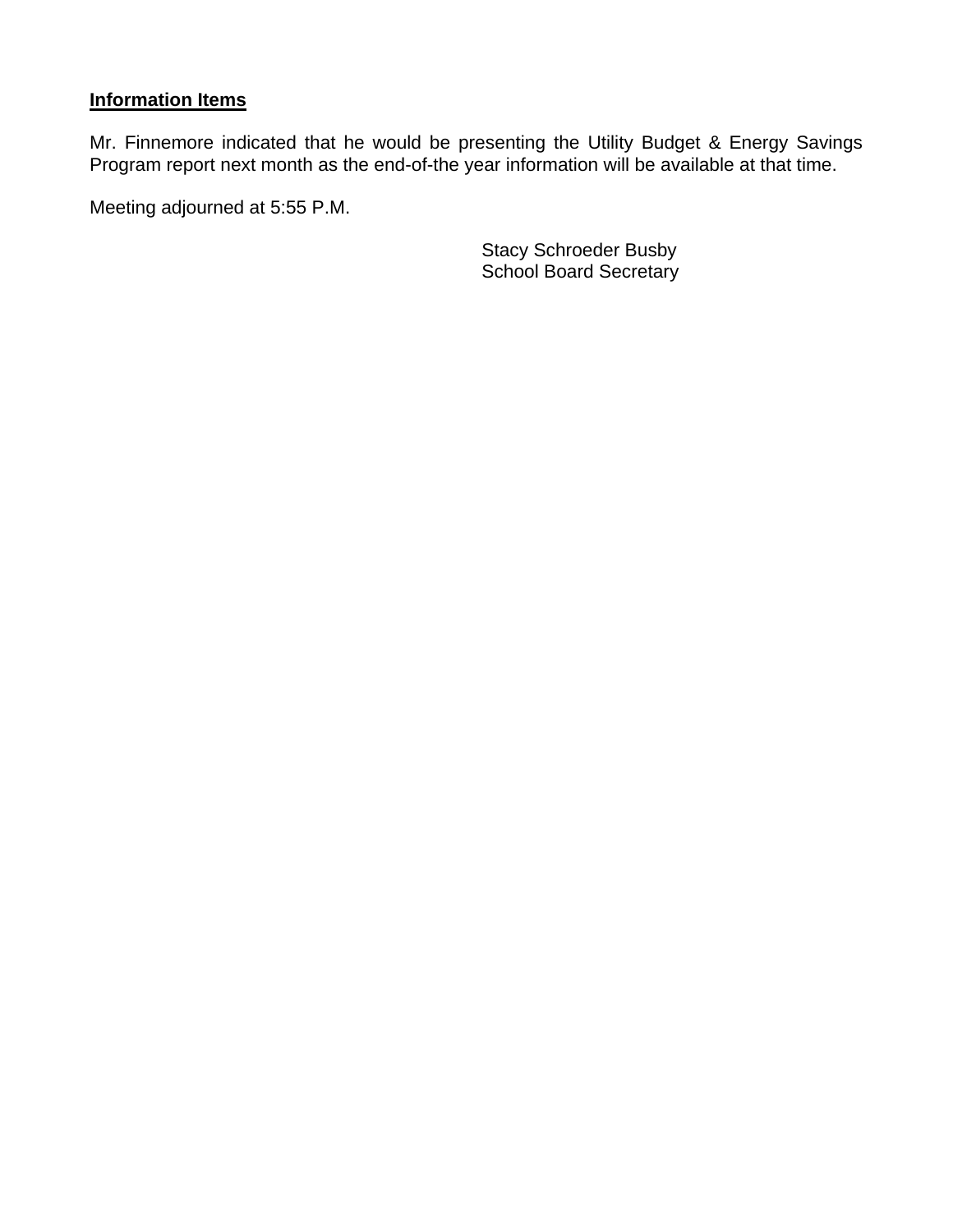

A meeting of the Kenosha Unified Audit/Budget/Finance Committee chaired by Mrs. Taube was called to order at 5:56 P.M. with the following Committee members present: Mr. Nuzzo, Mr. Bryan, Mr. Kent, Mr. Aceto, Ms. Dawson, Mr. Holdorf, and Mrs. Taube. Dr. Hancock was also present. Mrs. Marcich and Mr. Coleman were excused. Ms. Adams was absent.

### **Approval of Minutes – July 9, 2013 Meeting**

Mr. Nuzzo moved to approve the minutes as contained in the agenda. Mr. Bryan seconded the motion. Unanimously approved.

## **FY14 Preliminary Budget**

Mr. Tarik Hamdan, Interim Chief Financial Officer, introduced the FY14 Preliminary Budget and indicated that the budget assumptions highlighted in green have already been approved by the Board. He stressed the importance of the timing of approving the preliminary budget in order to allow for enough time to prepare for the annual meeting and for short term borrowing. He then presented the remaining preliminary budget assumptions and questions from Committee members were answered.

While answering questions from the Committee, Mr. Kristopher Keckler, Executive Director of Information & Accountability, noted that budget assumption #20 is a position which was not filled last year; however, it was posted and has been filled since then.

While answering questions from the Committee, Ms. Susan Valeri, Director of Special Education, noted that budget assumption #36 is in relation to the extended calendar for high school counselors and that they started on Monday.

Mrs. Sheronda Glass, Executive Director of Business, stressed the importance of the passing of a preliminary budget so that staffing for the upcoming school year can be finalized. She indicated that in the past few weeks new directives have been given in regards to class size which would have financial impact to the staffing aspect of the budget. She suggested that a special meeting be scheduled prior to the August 27, 2013, regular Board meeting to discuss the staffing portion of the preliminary budget. Ms. Stevens indicated that the directive given is for the class size ratio to be 25:1 with reasonable effort being made to avoid split grade classes entirely. However, if split grade classes are utilized at any school, the class size ratio should be no more than 20:1. If a school would like a waiver to the 20:1 requirement, the Board has discretion to make an exception. Dr. Floyd Williams, Assistant Superintendent of Elementary School Leadership, indicated that he currently has five schools that would like the Board to consider granting a waiver to the 20:1split class requirement. He stated that he would forward the information pertaining to the requests this evening to the Board. Ms. Stevens indicated that once she receives the information, it will be determined if a meeting should be scheduled.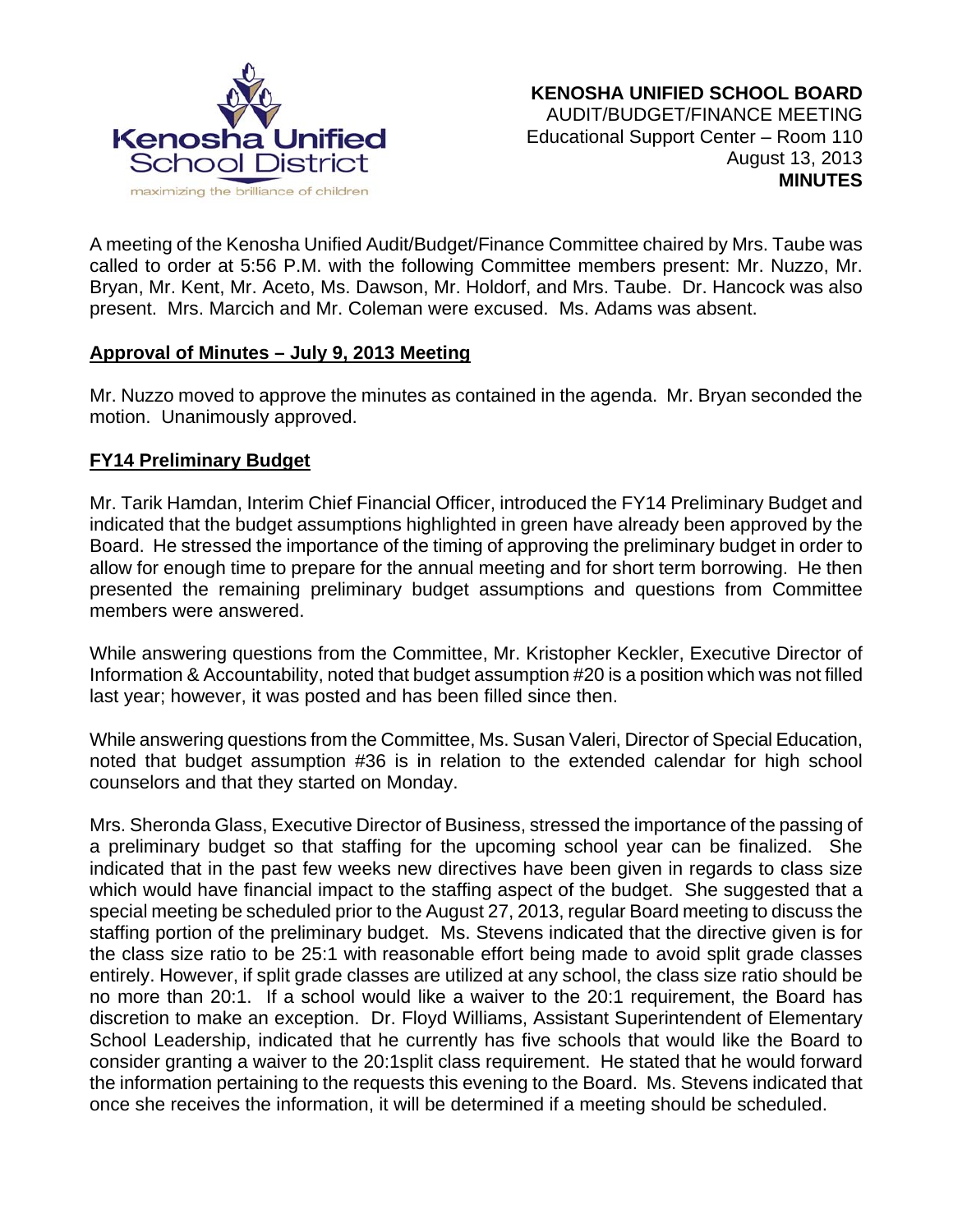Mr. Nuzzo moved to forward the remaining FY14 preliminary budget assumptions to the full Board for consideration. Mr. Kent seconded the motion. Unanimously approved.

### **Renewal of Southeastern Wisconsin School Alliance Membership**

Dr. Hancock introduced the Renewal of the Southeastern Wisconsin School Alliance Membership and there were no questions from Committee members.

Mr. Kent moved forward the Renewal of the Southeastern Wisconsin School Alliance Membership to the full Board with the recommendation for approval of the attached resolution and membership in SWSA for the 2013-2014 fiscal year and of authorization of Board Officers and District Administration to execute any and all documents related to the renewal. Mr. Nuzzo seconded. Unanimously approved.

#### **Information Items**

Mr. Hamdan presented the Cash and Investment Quarterly Report and there were no questions from Committee Members.

Mr. Hamdan presented the Travel/Conferences Analysis information and indicated that it was being provided per the request of Mr. Holdorf at last month's Committee meeting. Mr. Hamdan provided a budget-to-actual analysis of travel/conference expenses detailed by location and funding source. Questions from Committee members were answered by Administration.

Mr. Hamdan presented the Advertising Analysis and indicated that it was being provided per the request of Mr. Holdorf at last month's Committee meeting. He noted that the information provided in the agenda is pertaining to advertising from Fund 10 only. He indicated that the "I Am KUSD" campaign advertising was only partially funded through Fund 10 with the rest being funded out of Fund 80.

Mr. Hamdan presented the Independent Contractors Analysis and indicated that it was being provided per the request of Mr. Holdorf at last month's meeting. He indicated that the spreadsheet provided budget-to-actual information on independent contractors. He explained that the independent contractor object code is new; therefore, comparing pervious years is skewed.

Mr. Hamdan presented the check register summary comparison of vendor payments greater than \$5,000 for fiscal year 12 to FY 13 and answered questions from Committee members.

Mrs. Taube noted that the vendor used for professional development expeditionary learning has increased by 50%. She requested the following information pertaining to expeditionary learning: Where is the District going in total expenditures for EL? Are there any projections as far as combining vendors, travel, and training? What is the per pupil costs? Dr. Savagli-Jarvis indicated she would provide that information at a later date.

Mr. Holdorf requested that information be providing indicating what services were provided by Delta Management Associates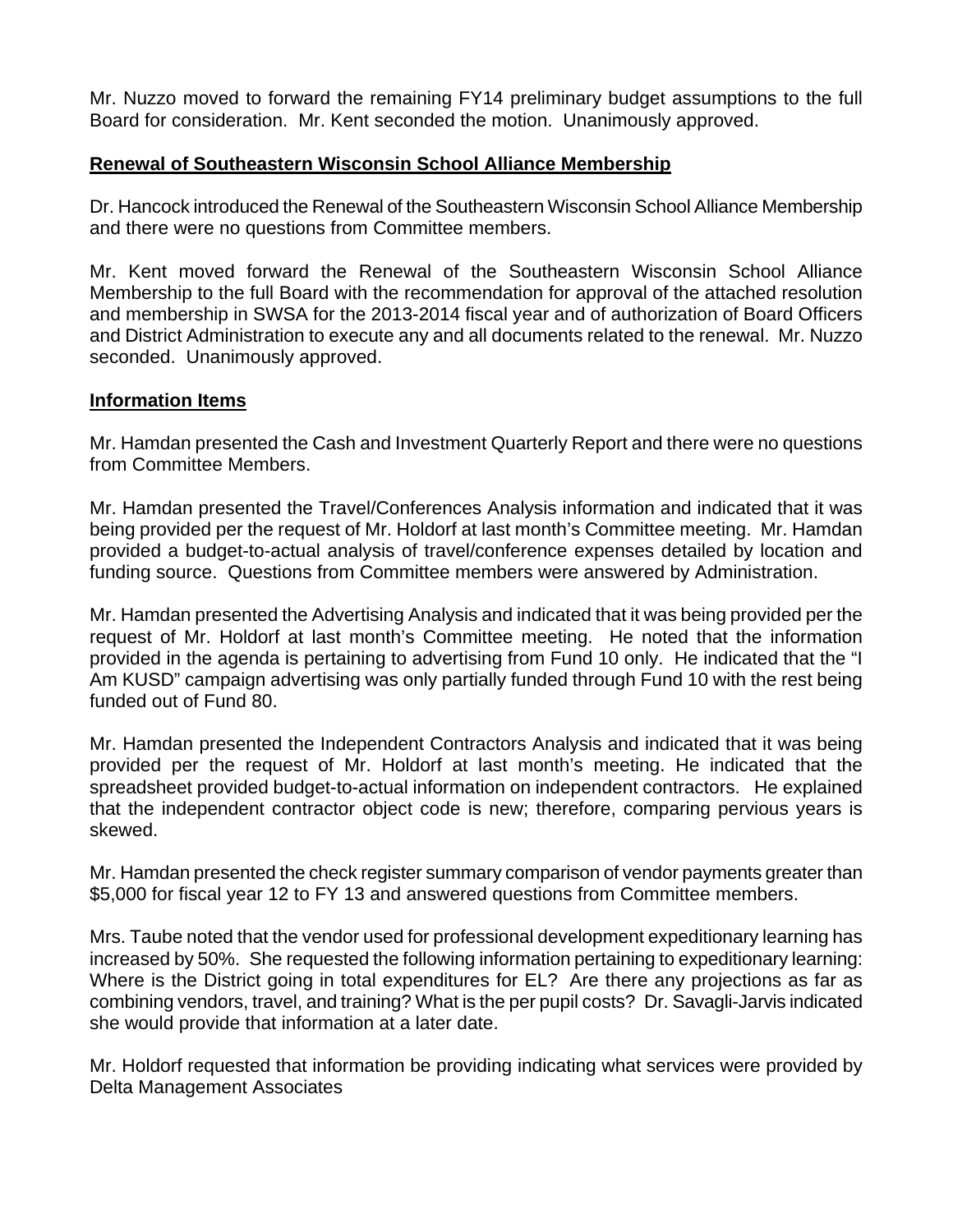# **Future Agenda Items**

There were no future agenda items noted.

Meeting adjourned at 7:33 P.M.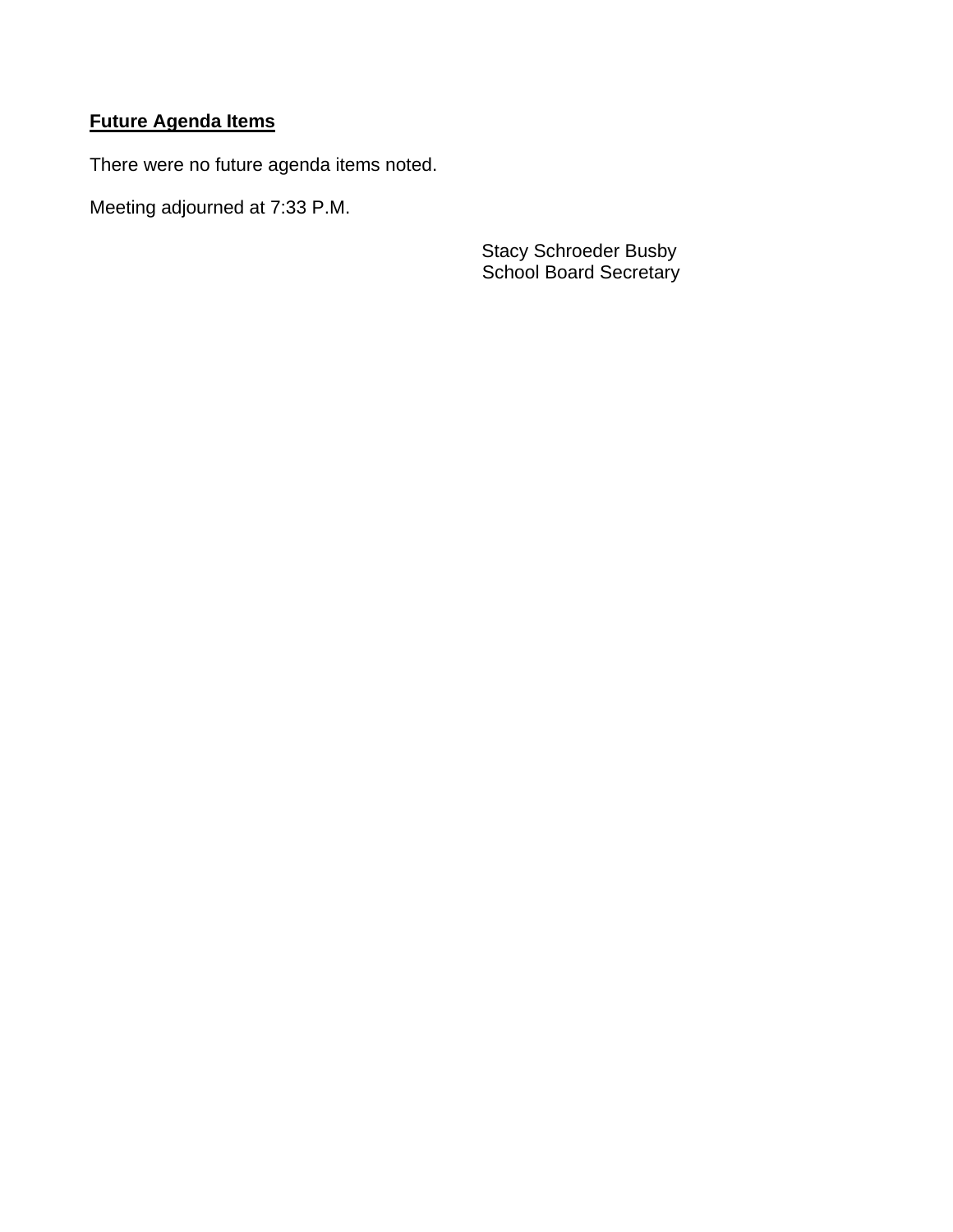

A joint meeting of the Kenosha Unified Audit/Budget/Finance and Personnel/Policy Committees chaired by Mr. Bryan was called to order at 7:37 P.M. with the following Committee members present: Mr. Flood, Mrs. Snyder, Mr. Jacobs, Mr. Retzlaff, Mrs. Hamilton, Mrs. Morrison, Mr. Wamboldt, Mrs. Dahl, Mrs. Taube, Mr. Nuzzo, Mr. Kent, Mr. Aceto, Ms. Dawson, Mr. Holdorf, and Mr. Bryan. Dr. Hancock was also present. Mrs. Marcich and Mr. Coleman were excused. Ms. Adams and Ms. Morgan were absent.

### **Approval of Minutes – July 9, 2013**

Mr. Nuzzo moved to approve the minutes as contained in the agenda. Mr. Jacobs seconded the motion. Unanimously approved.

### **Policy 3420 - Purchasing**

Mr. Robert Hofer, Purchasing Agent, presented Policy/Rule 3420 – Purchasing. He indicated that the policy revisions were brought forward at the request of the School Board in an attempt to keep Board members better informed on contracted services being made and to be more transparent.

Discussion took place on whether or not the policy is too specific or if it needed to be more specific. Mr. Hofer noted that all contracts are centrally located and can be accessed and/or shared with and by Committee members if the desire is there. He also noted that the potential number of contracts that would be presented to the Board for approval over the amount of the \$25,000 could be in the hundreds. Ms. Stevens indicated that the approval process for contracts could be presented on the consent agenda as a single item which would save time but would also allow for items of concern and/or interest to be pulled and then discussed.

Mrs. Taube moved to amend the first sentence of C(2) of Rule 3420 to read, "All contracts and renewal of contracts in aggregate of \$25,000 in a fiscal year shall be approved by the School Board except in the event of an emergency and shall be based on three price quotations, whenever possible or advertised bids." Mr. Flood seconded the motion. Motion passed. Mr. Aceto, Mr. Kent, and Mrs. Morrison dissenting.

### **Future Agenda Items**

There were no future agenda items noted.

Meeting adjourned at 8:14 P.M.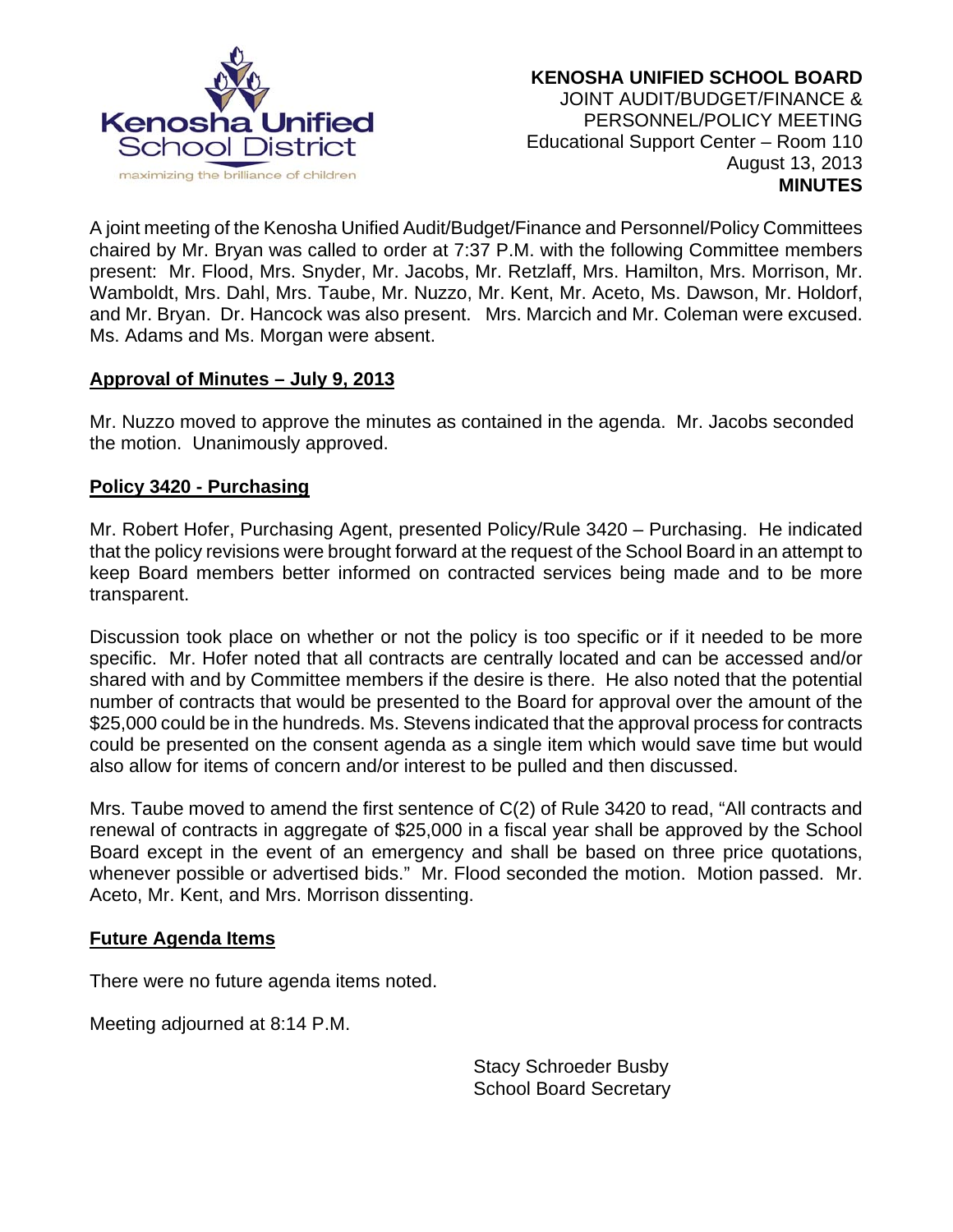

A meeting of the Kenosha Unified Personnel/Policy Committee chaired by Mr. Bryan was called to order at 8:16 P.M. with the following Committee members present: Mr. Flood, Mrs. Snyder, Mr. Jacobs, Mr. Retzlaff, Mrs. Hamilton, Mrs. Morrison, Mr. Wamboldt, Mrs. Dahl, and Mr. Bryan. Dr. Hancock was also present. Ms. Morgan was absent.

### **Policy/Rule 5534 – Medication and Policy/Rule 5534.1 - Anaphylaxis**

Ms. Susan Valeri, Director of Special Education, presented Policy/Rule 5534 – Medication and Policy/Rule 5534.1 – Anaphylaxis. She indicated that some minor wording changes were made in Rule 5534; such as "practitioner" replacing "physician." She noted that Policy/Rule 5534.1was being added as an extension to Policy 5534 which would allow trained District personnel to administer epinephrine through an epi-pen to a student suspected of having an allergic reaction without a prescription from their physical. Ms. Lisa Hackeloer, School Nurse at Tremper High School, was present and answered questions from Committee members.

Mrs. Snyder moved to forward the proposed revisions to Policy/Rule 5534 – Medication and Policy/Rule 5434.1 – Anaphylaxis to the School Board for a simultaneous first and second reading at the August 27, 2013 School Board Meeting in order to have the policy in place for the start of the 2013-2014 school year. Mr. Flood seconded the motion. Unanimously approved.

#### **Information Items**

There were no questions or comments on the Recommendations Concerning Appointments, Leaves of Absence, Retirements, and Resignations.

### **Future Agenda Items**

There were no future agenda items noted.

Meeting adjourned at 8:27 P.M.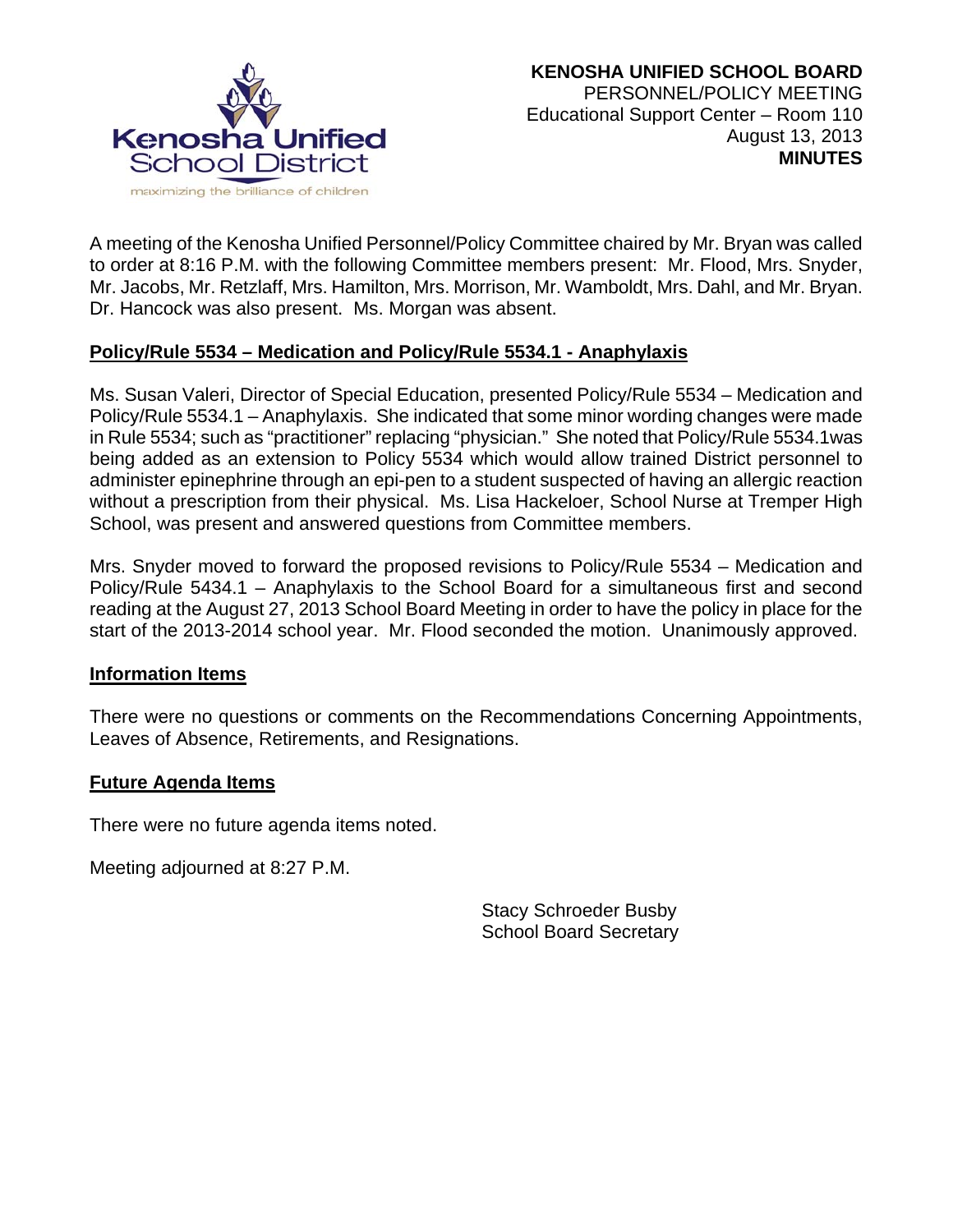

A joint meeting of the Kenosha Unified Audit/Budget/Finance and Curriculum/Program Committees chaired by Mr. Flood was called to order at 8:32 P.M. with the following Committee members present: Mrs. Taube, Mr. Nuzzo, Mr. Bryan, Mr. Kent, Mr. Aceto, Mr. Coleman, Mrs. Dawson, Mr. Holdorf, Mrs. Coleman, Mrs. Karabetsos, Mrs. Santoro, Mrs. Renish, and Mr. Flood. Dr. Hancock was also present. Mrs. Marcich, Mrs. Anderson, Mrs. Daghfal, and Ms. Galli were excused. Ms. Adams and Mrs. Reed were absent..

### **Approval of Minutes – July 9, 2013**

Mr. Bryan moved to approve the minutes as contained in the agenda. Mrs. Coleman seconded the motion. Unanimously approved.

### **2013-2016 Professional Learning Plan**

Dr. Sue Savaglio-Jarvis, Assistant Superintendent of Teaching and Learning, distributed a copy of the 2013-2016 Professional Learning Plan. She noted that at the August 23, 2013, regular School Board meeting the first year (2013-2014) of the Professional Learning Plan was approved.

Ms. Jennifer Navarro, Coordinator of Organizational Training and Development; Mr. Paris Echoles, Coordinator of Student Engagement and Equity; and Mr. Che Kearby, Teacher at Indian Trail Academy and High School, gave a PowerPoint presentation which covered the following topics: Professional Learning, the Development Story, the Transformation Plan, Professional Learning Goals, the Professional Learning Focus Areas: 1) Common Core State Standards, 2) Culturally Proficient Classrooms, 3) SMART Goals, and 4) Professional Learning Communities, Budget, and Evaluation.

Mrs. Coleman requested that the Beyond Diversity training be made available to Board members. Dr. Savaglio-Jarvis indicated that the training opportunities will be sent to the Board.

Mrs. Coleman requested that in June of 2014, the Committee receive an update on SMART Goals for the various buildings, i.e. if the SMART Goals were met. Dr. Savaglio-Jarvis indicated that all SMART Goals can be located on the District's website and indicated that an update would be given.

Mr. Nuzzo moved to forward the 2013-2016 Professional Learning Plan to the full Board for approval. Mrs. Santoro seconded the motion. Unanimously approved.

### **Future Agenda Items**

There were no future agenda items noted.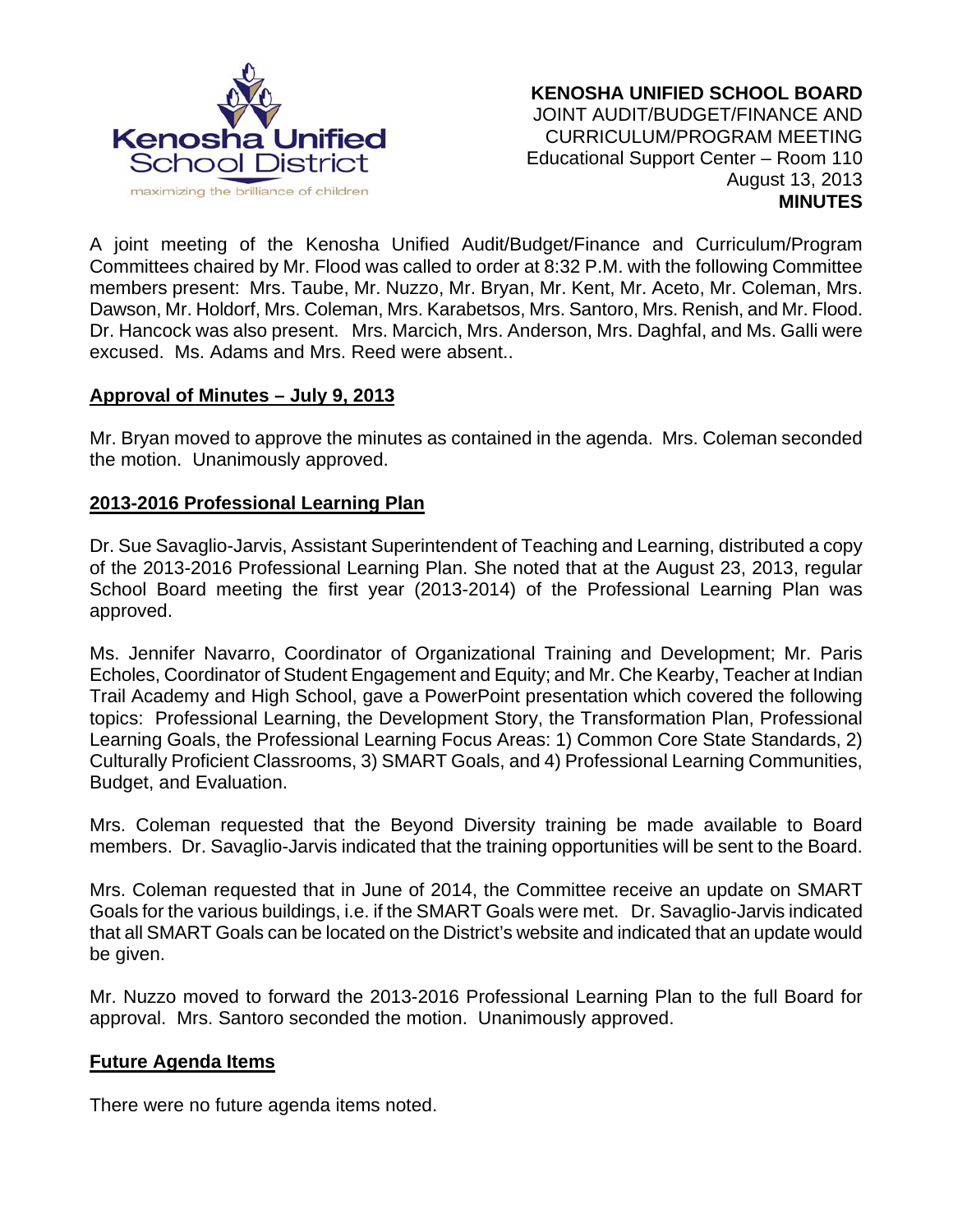Meeting adjourned at 9:13 P.M.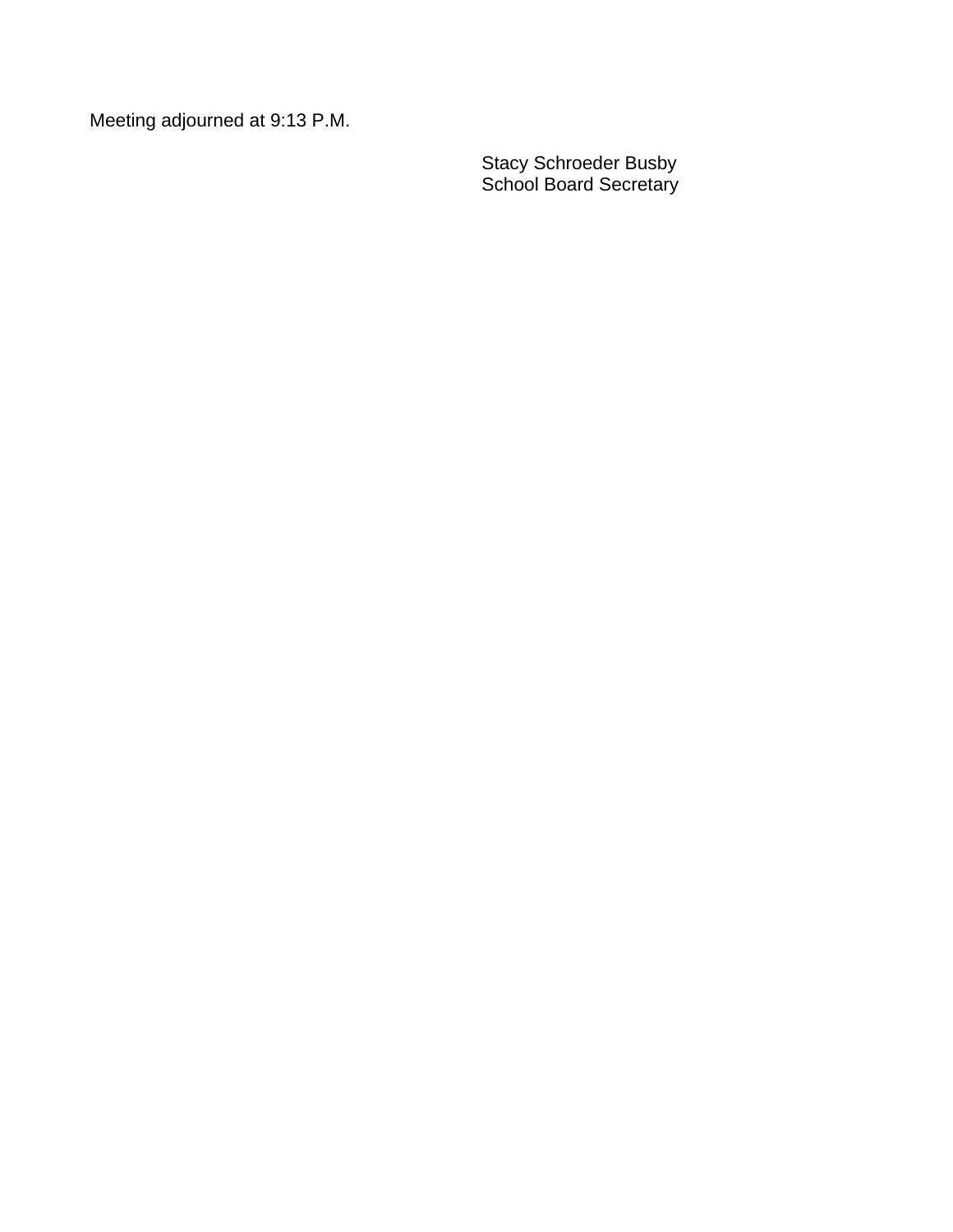

A meeting of the Kenosha Unified Curriculum/Program Committee chaired by Mr. Flood was called to order at 9:16 P.M. with the following Committee members present: Mrs. Taube, Mrs. Coleman, Mrs. Karabetsos, Mrs. Santoro, Mrs. Renish, and Mr. Flood. Dr. Hancock was also present. Mrs. Anderson, Mrs. Daghfal, and Ms. Galli were excused. Mrs. Reed was absent.

### **Approval of Minutes – July 9, 2013**

Mrs. Taube moved to approve the minutes as contained in the agenda. Mrs. Coleman seconded the motion. Unanimously approved.

### **Information Items**

Dr. Floyd Williams, Assistant Superintendent of Elementary School Leadership, introduced the CESA #1 Personalized Learning. Dr. Hancock noted that an end-of-the-year CESA #1 report was previously provided and asked the Committee for their specific questions. Mrs. April Nelson, Principal at Stocker Elementary; Mr. Martin Pitts, Principal at Nash Elementary; and Ms. Jacqueline Mellott-Grajera, Principal at Southport Elementary; answered questions from Committee members pertaining to personalized learning consulting services which was the main expense for the CESA #1 membership. Mr. Pitts distributed and explained the CESA #1 packet which is utilized at his school which included networking offerings, a personalized learning initiative logic model, personalized learning elements, design principles for personalized learning environments, and information on the Next Generation Learning Community.

Dr. Sue Savaglio-Jarvis, Assistant Superintendent of Teaching and Learning; and Mrs. Christine Pratt, Coordinator of Math and Science; presented the Update on the Next Generation Science Standards and indicated that the standards were developed to guide science instruction across the United States. The final standards were released nationally in April, 2013, and Wisconsin is in the process of reviewing them and adopting them. It was explained that the next step is for a vertical team of lead science teachers to meet in September to develop a district-wide plan for implementation of the Next Generation Science Standards.

Dr. Savaglio-Jarvis introduced the Transformation of District Libraries to Learning Commons and distributed an article titled, "7 Things You Should Know About the Modern Learning Commons." Mrs. Ann Fredriksson, Coordinator of Library Media and Instructional Technology; and Mrs. Christine O'Regan, Library Media Teacher Consultant; gave a PowerPoint presentation which covered the following topics: What Exactly is a Learning Commons?, What is a 21<sup>st</sup> Century Learner?, How Does a 21<sup>st</sup> Century Learner Use Learning Commons?, Inquiry, Research, Collaboration, Presentation, Reflection, 21<sup>st</sup> Century Librarian, What Should a Learning Commons Look Like?, What Have We Been Studying?, and Where are We Going?

Mr. Paris Echoles, Coordinator of Student Engagement and Equity, presented the Kindergarten Through Eighth Grade Attendance Procedures. He indicated that the District is in the process of